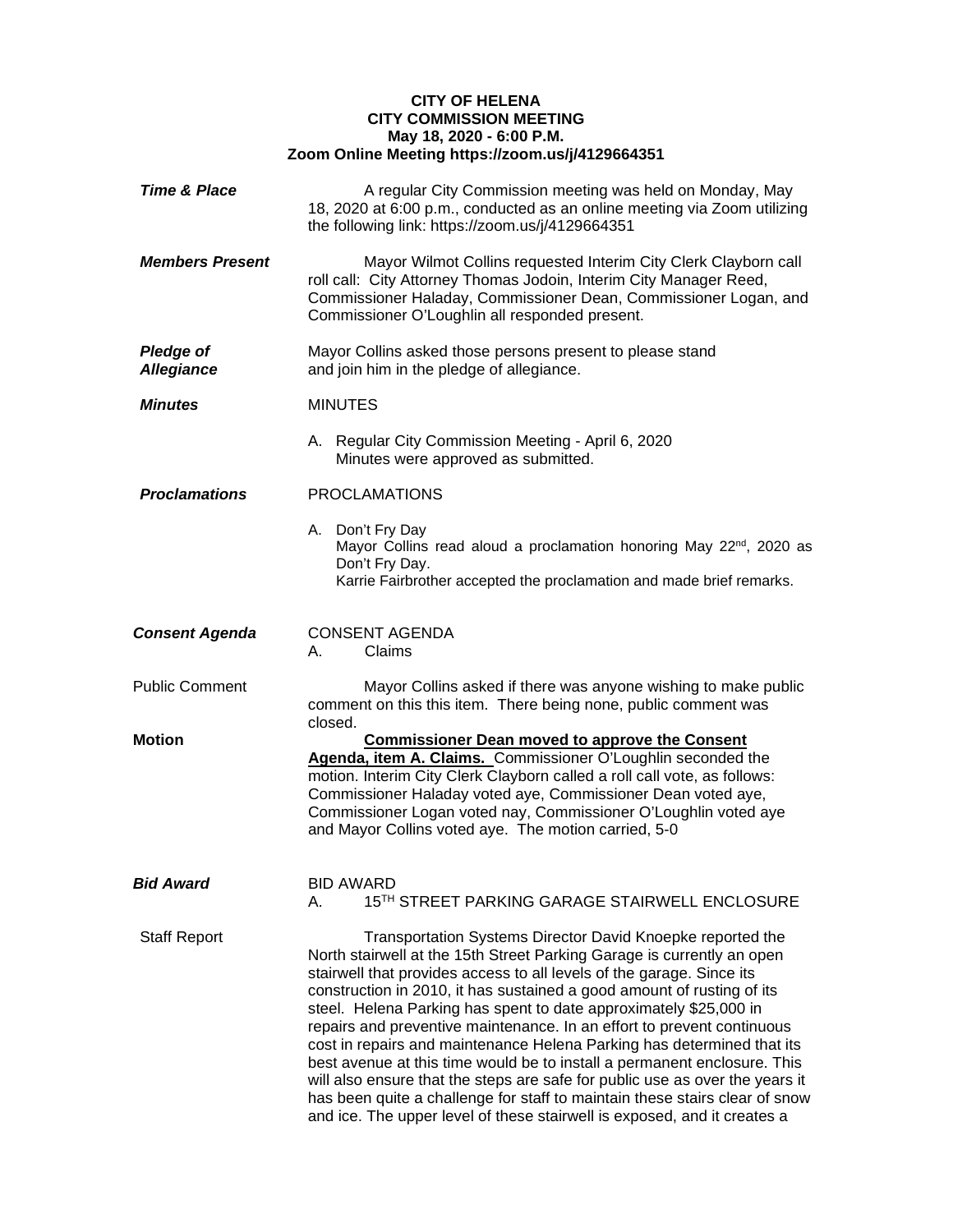|                                              | funnel effect for snow and rain. Staff recommends accepting the<br>Diamond Construction bid of \$88,100.00 for the installation of the<br>stairwell enclosure. This was the only bid received for this project.<br>Installation of the stairwell enclosure will ensure that the stairwell<br>is protected from the weather and prevent continuous repairs and<br>maintenance. This provides a safe set of stairs for our customers to use.<br>Director Knoepke recommended to award the bid of \$88,100.00<br>to Diamond Construction Inc. for the installation of a stairwell enclosure<br>at the 15 <sup>th</sup> Street Parking Garage.                                                                                                                                                                                                                             |
|----------------------------------------------|------------------------------------------------------------------------------------------------------------------------------------------------------------------------------------------------------------------------------------------------------------------------------------------------------------------------------------------------------------------------------------------------------------------------------------------------------------------------------------------------------------------------------------------------------------------------------------------------------------------------------------------------------------------------------------------------------------------------------------------------------------------------------------------------------------------------------------------------------------------------|
| <b>Discussion</b>                            | Commissioner O'Loughlin asked for a brief update on the<br>parking revenue and asking Director Knoepke if given current revenue a<br>project such as this would allay costs over the long term. Director<br>Knoepke stated he did feel this project was a necessity to prevent larger<br>costs in the long term for the stairwell.                                                                                                                                                                                                                                                                                                                                                                                                                                                                                                                                     |
| <b>Public Comment</b>                        | Mayor Collins asked if there was anyone wishing to make public<br>comment on this this item. There being none, public comment was<br>closed.                                                                                                                                                                                                                                                                                                                                                                                                                                                                                                                                                                                                                                                                                                                           |
| <b>Motion</b><br><b>City Commissioners</b>   | Commissioner Logan moved to award the bid \$88,100.00 to<br>Diamond Construction Inc. for the installation of a stairwell<br>enclosure at the 15th Street Parking Garage. Commissioner Dean<br>seconded the motion. Interim City Clerk Clayborn called a roll call vote,<br>as follows: Commissioner Haladay voted aye, Commissioner Dean<br>voted aye, Commissioner Logan voted aye, Commissioner O'Loughlin<br>voted aye, and Mayor Collins voted aye. The motion carried, 5-0<br><b>Communications from COMMUNICATIONS/PROPOSALS FROM CITY COMMISSIONERS</b><br>No communications.                                                                                                                                                                                                                                                                                  |
| <b>Report of the City</b><br><b>Attorney</b> | REPORT OF THE CITY ATTORNEY<br>City Attorney Jodoin stated there was nothing to report                                                                                                                                                                                                                                                                                                                                                                                                                                                                                                                                                                                                                                                                                                                                                                                 |
| <b>Litigation Strategy</b>                   | <b>LITIGATION STRATEGY</b><br>City Attorney Jodoin stated there was nothing to report.                                                                                                                                                                                                                                                                                                                                                                                                                                                                                                                                                                                                                                                                                                                                                                                 |
| <b>Report of the City</b><br><b>Manager</b>  | REPORT OF THE CITY MANAGER<br>Interim City Manager Reed gave a brief update on the operation<br>of the City while mitigating exposure to and from the public to Covid-19.<br>The update also included the reports on the Wastewater sampling for<br>Covid-19 from Biobot Analytics. Interim Manager Reed further updated<br>on the abandoned vehicle program and the municipal court operations.<br>Interim Manager Reed asked Director Knoepke to continue an<br>update on the parking revenue fund. Director Knoepke provided several<br>documents explaining the current numbers within the Parking fund, and<br>other municipalities current parking plans for comparison. Discussion<br>was had regarding the various options for parking revenue, a consensus<br>was reached to begin enforcement of parking fees within the downtown<br>area beginning in June. |

*Communications from* COMMUNICATIONS FROM THE HELENA CITIZENS COUNCIL *the Helena Citizens*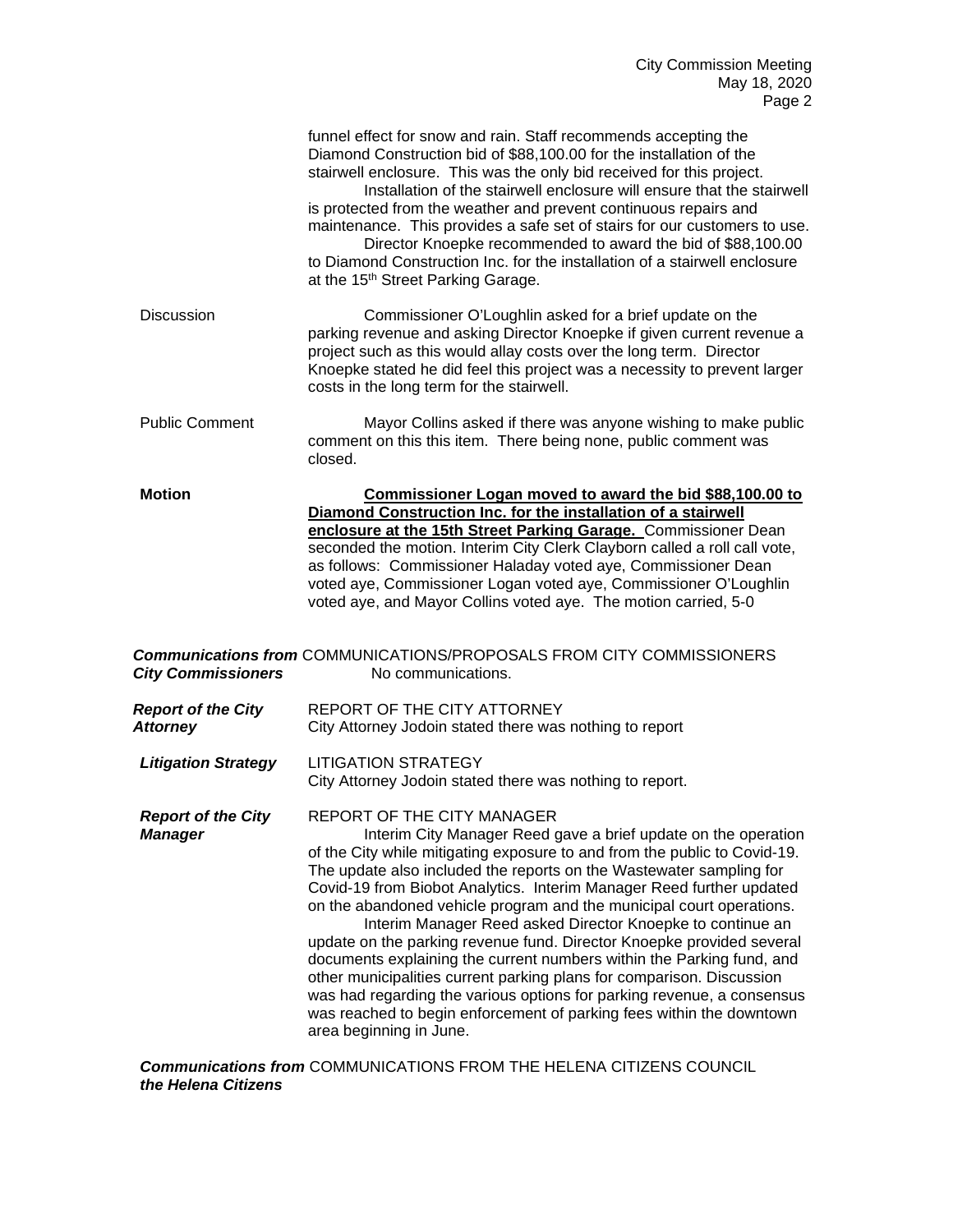| <b>Regular Items</b>  | <b>REGULAR ITEMS</b>                                                                                                                                                                                                                                                                                                                                                                                                                                                                                                                                                                                                                                                                                                                                                                           |
|-----------------------|------------------------------------------------------------------------------------------------------------------------------------------------------------------------------------------------------------------------------------------------------------------------------------------------------------------------------------------------------------------------------------------------------------------------------------------------------------------------------------------------------------------------------------------------------------------------------------------------------------------------------------------------------------------------------------------------------------------------------------------------------------------------------------------------|
|                       | A. CONSIDER A RESOLUTION OF INTENTION TO VACATE 6TH<br>AVENUE R/W BETWEEN N. ROBERTS STREET AND SANDERS<br>STREET.                                                                                                                                                                                                                                                                                                                                                                                                                                                                                                                                                                                                                                                                             |
| <b>Staff Report</b>   | City Engineer Ryan Leland reported Russ Katherman, the<br>Applicant, representing the State of Montana Department of<br>Administration, is requesting the City of Helena to vacate 6th Avenue<br>between Roberts Street and Sanders Street. The legal description for the<br>subject area falls between Blocks 4 and 9 of the Corbin Subdivision<br>located in the NW 1/4 of Section 32 T10N3W.<br>The applicant is requesting to vacate 6th Avenue for the<br>construction of the new Montana Heritage Center which is an addition to<br>the Montana State Museum located on the Montana State Capital<br>Campus.<br>The calculated square foot transfer price is \$5.90. The total area<br>to be transferred is approximately 28,063 square feet. The total transfer<br>fee is \$165,571.70. |
|                       | The following conditions to complete the property vacate are as follows:<br>Existing sanitary sewer main to be abandoned and relocated to<br>serve existing conditions.<br>Existing water main to be abandoned and relocated to 8th<br>٠<br>Avenue to serve existing conditions.<br>Existing storm main to be abandoned and relocated to serve<br>existing conditions. The State of Montana will be responsible<br>during the course of this project to ensure the storm water<br>service connections connected to the 48" main are disconnected<br>including the area inlet south of the building.                                                                                                                                                                                            |
|                       | A physical connection between the new building and the existing building<br>is critical for museum functions and visitor experience. A new building<br>that is not connected requires increased staffing, security, and negatively<br>impacts the mission of the Historical Society as a whole.<br>Staff recommended to approve, table or deny a Resolution of<br>Intention to vacate 6th Avenue R/W between N. Roberts Street and<br>Sanders Street and set a public hearing for June 8th, 2020.                                                                                                                                                                                                                                                                                              |
| Discussion            | Commissioner Dean asked if there had been any other<br>communications with MDT regarding the traffic light at 11 <sup>th</sup> and Sanders.<br>The design team stated they had not received any returned phone calls<br>from the numerous calls regarding this matter. A general discussion<br>regarding the traffic flow around the proposed complex occurred and<br>what steps were being taken to mitigate the traffic flows during and after<br>construction.                                                                                                                                                                                                                                                                                                                              |
| <b>Public Comment</b> | Mr. Slim Miller, 1213 9th Avenue, gave public comment urging<br>careful consideration of moving forward with the current plans and it's<br>impact on the traffic in the surrounding neighborhood.<br>Evan Hammer, 1203 9 <sup>th</sup> Avenue, gave public comment<br>expressing his support for the Historical Society and the existing plan for<br>the Heritage Center but expressed concerns over the impact of the<br>closing of 6 <sup>th</sup> Avenue on overall traffic flows in the area.                                                                                                                                                                                                                                                                                              |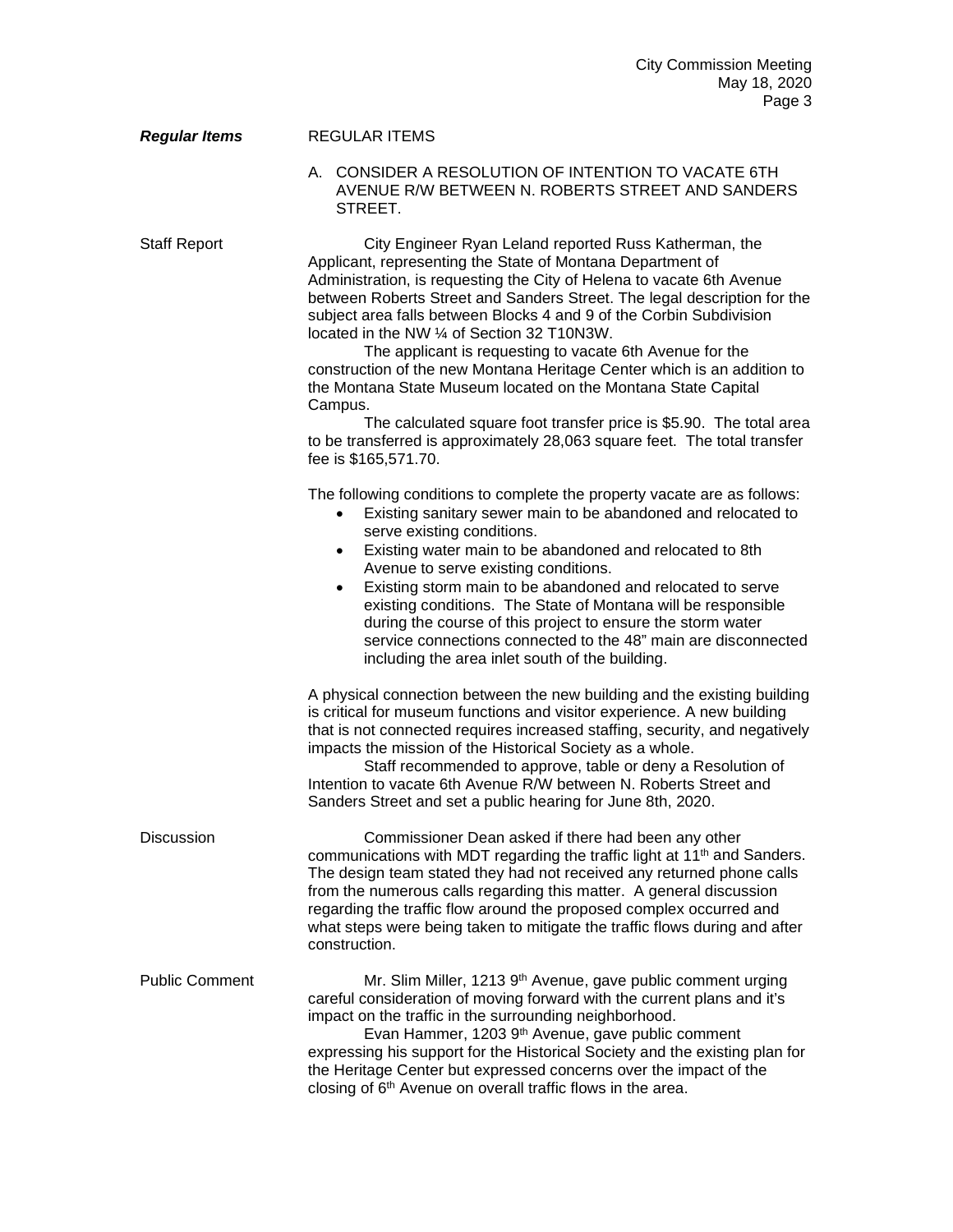| <b>Discussion</b>      | Mayor Collins expressed interest in blocking 6 <sup>th</sup> Avenue for one<br>week, to study the impact on the traffic. Zach Graham, representing the<br>applicant, stated the closure for one week had been done and studied.<br>Mr. Graham stated it might have been useful to close the street for<br>longer to receive further data on traffic.<br>Commissioner O'Loughlin asked if a survey had been conducted<br>with state employees and residents in order to supplement the data<br>provided by the traffic study. Jennifer James, representing the applicant<br>confirmed a survey was conducted, but additional outreach could be<br>done with State employees in order to gather further data.<br>Commissioner O'Loughlin urged the State to continue with traffic studies<br>throughout the process in the coming months and take this data into<br>consideration with any revisions to the Capitol Complex master plan.<br>Commissioner Dean stated she supports the resolution of<br>intention but agreed with Commissioner O'Loughlin further data needed<br>to be gathered and applied to the master plan, especially when the<br>legislature is in session.                                                                                         |
|------------------------|------------------------------------------------------------------------------------------------------------------------------------------------------------------------------------------------------------------------------------------------------------------------------------------------------------------------------------------------------------------------------------------------------------------------------------------------------------------------------------------------------------------------------------------------------------------------------------------------------------------------------------------------------------------------------------------------------------------------------------------------------------------------------------------------------------------------------------------------------------------------------------------------------------------------------------------------------------------------------------------------------------------------------------------------------------------------------------------------------------------------------------------------------------------------------------------------------------------------------------------------------------------------|
| <b>Motion</b>          | <b>Commissioner Dean moved to approve resolution of</b><br>intention to vacate 6th Avenue R/W between N. Roberts Street and<br>Sanders Street and set a public hearing for June 8th, 2020.<br>Commissioner Haladay seconded the motion. Interim City Clerk<br>Clayborn called a roll call vote, as follows: Commissioner Haladay voted<br>aye, Commissioner Dean voted aye, Commissioner Logan voted aye,<br>Commissioner O'Loughlin voted aye, and Mayor Collins voted aye. The<br>motion carried, 5-0.                                                                                                                                                                                                                                                                                                                                                                                                                                                                                                                                                                                                                                                                                                                                                               |
| <b>Public Hearings</b> | <b>PUBLIC HEARINGS</b>                                                                                                                                                                                                                                                                                                                                                                                                                                                                                                                                                                                                                                                                                                                                                                                                                                                                                                                                                                                                                                                                                                                                                                                                                                                 |
| <b>Staff Report</b>    | CONSIDER AN ORDINANCE CLARIFYING<br>А.<br>DISCONTINUATION OF CONDITIONAL USE PERMITS BY<br>AMENDING CHAPTER 3 OF TITLE 11 OF THE HELENA CITY<br>CODE.<br>City Planner Hillary Taylor reported on January 13, 2020 the City<br>Commission approved final passage of the amendments to the<br>Conditional Use Permit Process by amending Chapter 3 of Title 11 of the<br>Helena City Code in Ordinance Number 3279. The Zoning Commission<br>had recommended that there be a clarification of when the<br>discontinuation of use is appropriate to the current time. This discussion<br>and amendment to the Ordinance was not included as part of the<br>January 13, 2020 Ordinance. Staff is bringing it forward now based on<br>the recommendation of the Zoning Commission. The ordinance will<br>clarify language about how a discontinued Conditional Use Permit may<br>be declared void. The proposed ordinance is in keeping with the<br>recommendation of the Zoning Commission and will make the process<br>clear by which a discontinued Conditional Use Permit may be declared<br>void.<br>Staff recommended approval of an ordinance clarifying<br>discontinuation of Conditional Use Permits by amending Chapter 3 of<br>Title 11 of the Helena City Code. |
| <b>Public Comment</b>  | Interim Clerk of the Commission Clayborn noted for the record a<br>letter was received from Kyle Perkins on this matter and this letter had                                                                                                                                                                                                                                                                                                                                                                                                                                                                                                                                                                                                                                                                                                                                                                                                                                                                                                                                                                                                                                                                                                                            |